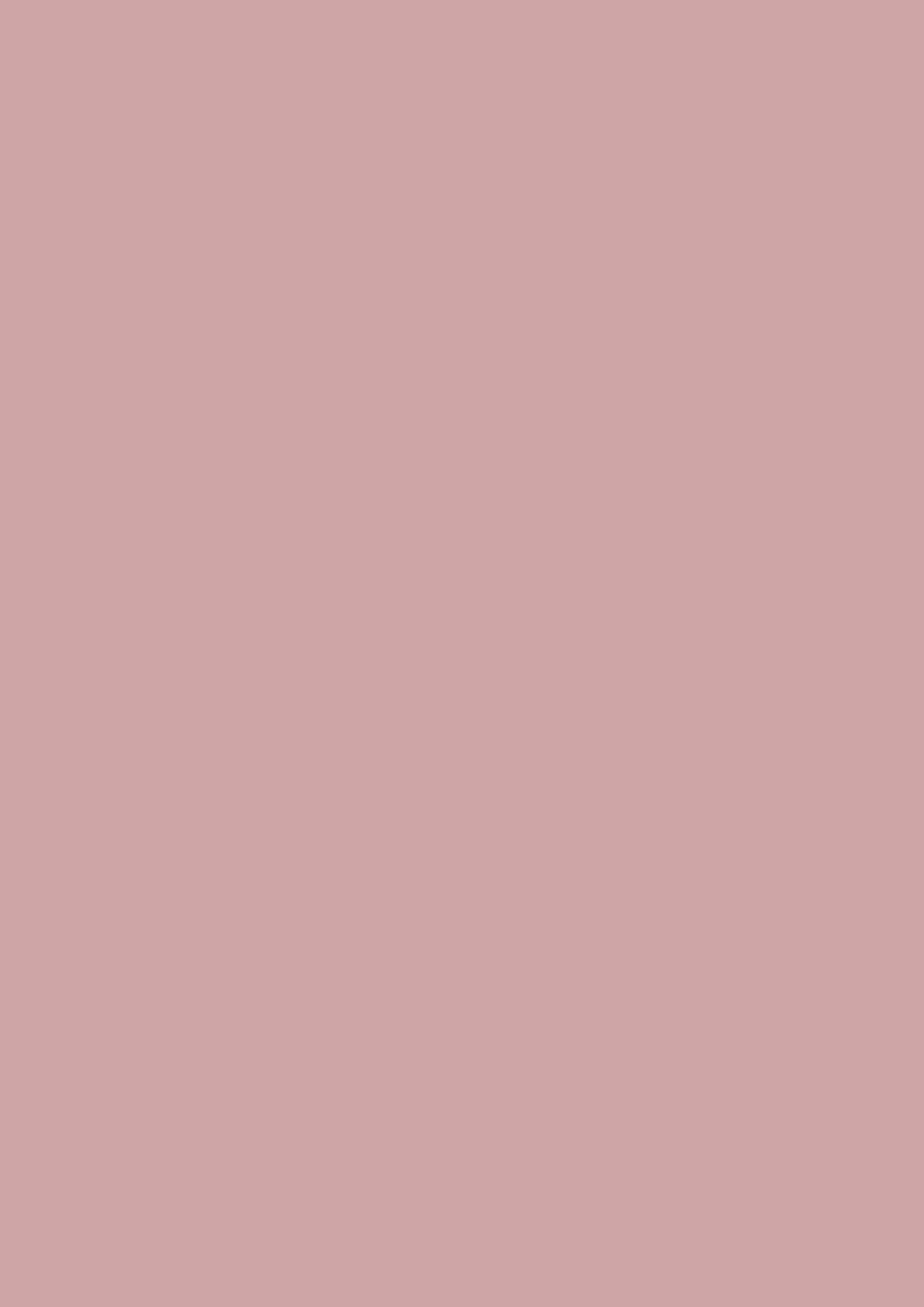The assessment of the balance of risks to the stability of the Spanish financial system has worsened somewhat in the past six months owing, in particular, to the downward revision of the global economic outlook. Since the publication of the last *Financial Stability Report (FSR)*, growth projections have been scaled down in most economies. Indeed, the increase in global GDP this year is expected to be the lowest since the international financial crisis. Moreover, the balance of risks to this growth is tilted to the downside. This flatter economic activity may have implications both for financial and real asset valuations and for agents' decisions.

Against this background, the main factors of risk to the stability of the Spanish financial system are the following (Table 1):

## RISK FACTORS (a) Table 1



SOURCE: Banco de España.

a The risks which appear in this table are calibrated using three colours: yellow indicates low risk, orange, medium risk, and red, high risk. Consequently, at present the three risks are at a medium level. The time horizon for which these risks are defined is set by the FSR's frequency, i.e. half-yearly. For each risk level, the arrows indicate whether risk has recently increased, held stable or diminished. Reclassification compared with a previous FSR of a risk factor to a different level (change of colour) involves posting a stable-trending arrow.

> 1 Global economic slowdown and geopolitical uncertainty. One of the factors of risk identified in the previous FSR, relating to the slowdown in global economic activity, has already begun to materialise. A good number of the high-frequency conjunctural indicators are showing signs of substantial weakness, foretelling the entry into technical recession of some large economies and giving rise to a downward revision of growth forecasts.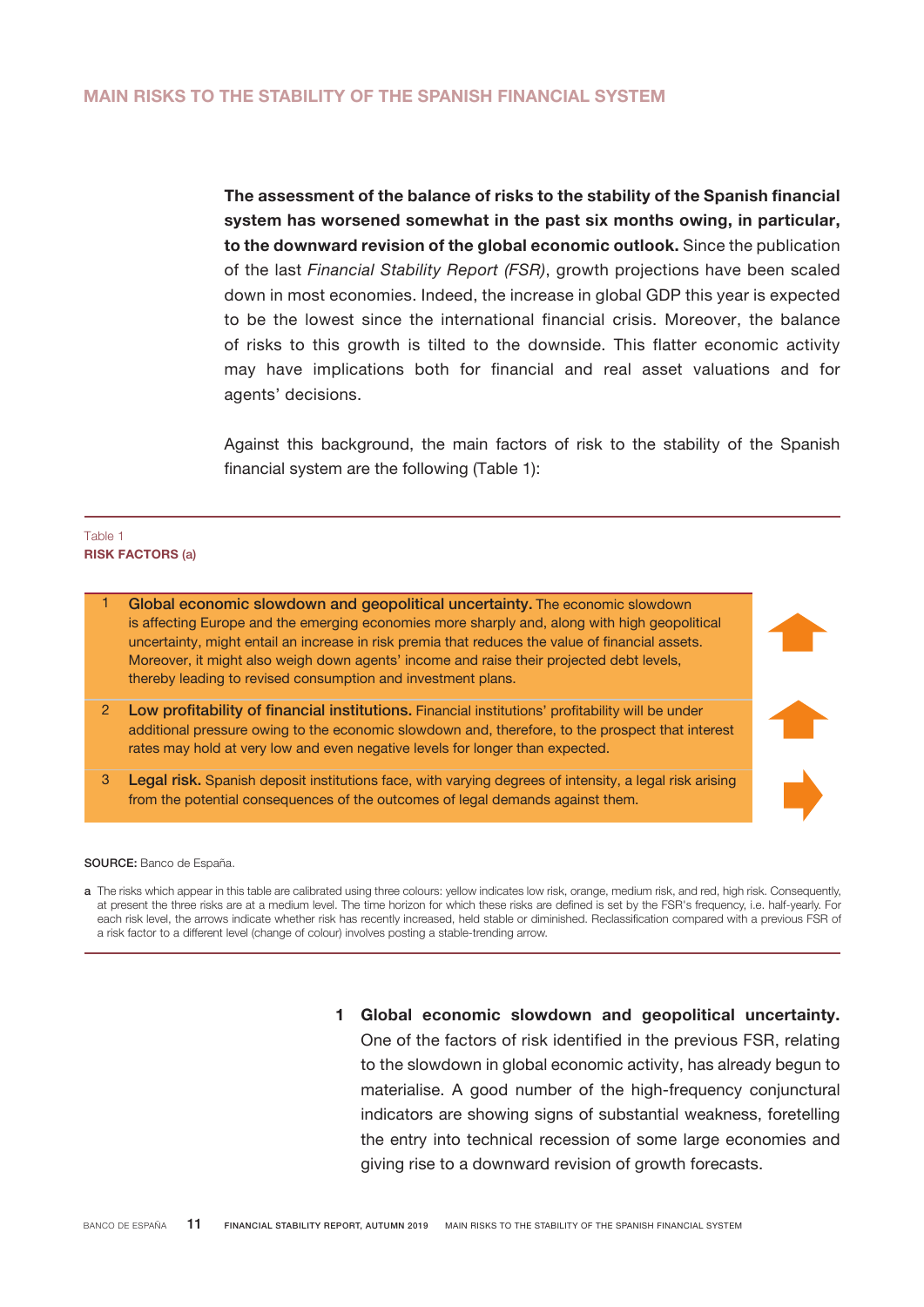

SOURCES: Thomson Reuters Datastream, Consensus, INE and Banco de España.

a Average of 3-month volatilities for USD/EUR, USD/GBP and JPY/USD.

The revision of economic activity forecasts is across the board, but it has particularly impacted Europe, where Germany's export sector is showing notable weakness, and the emerging economies (Chart 1). Spain has also been affected by these downward revisions to the growth outlook (Chart 2).

Global geopolitical uncertainty remains high and is also starting to weigh on agents' decisions, especially those requiring a longer timeframe for realisation, such as investment.

The causes of this geopolitical uncertainty remain largely in place, and those that have disappeared have been replaced by other, fresh sources. Firstly, the US-China trade tensions continue,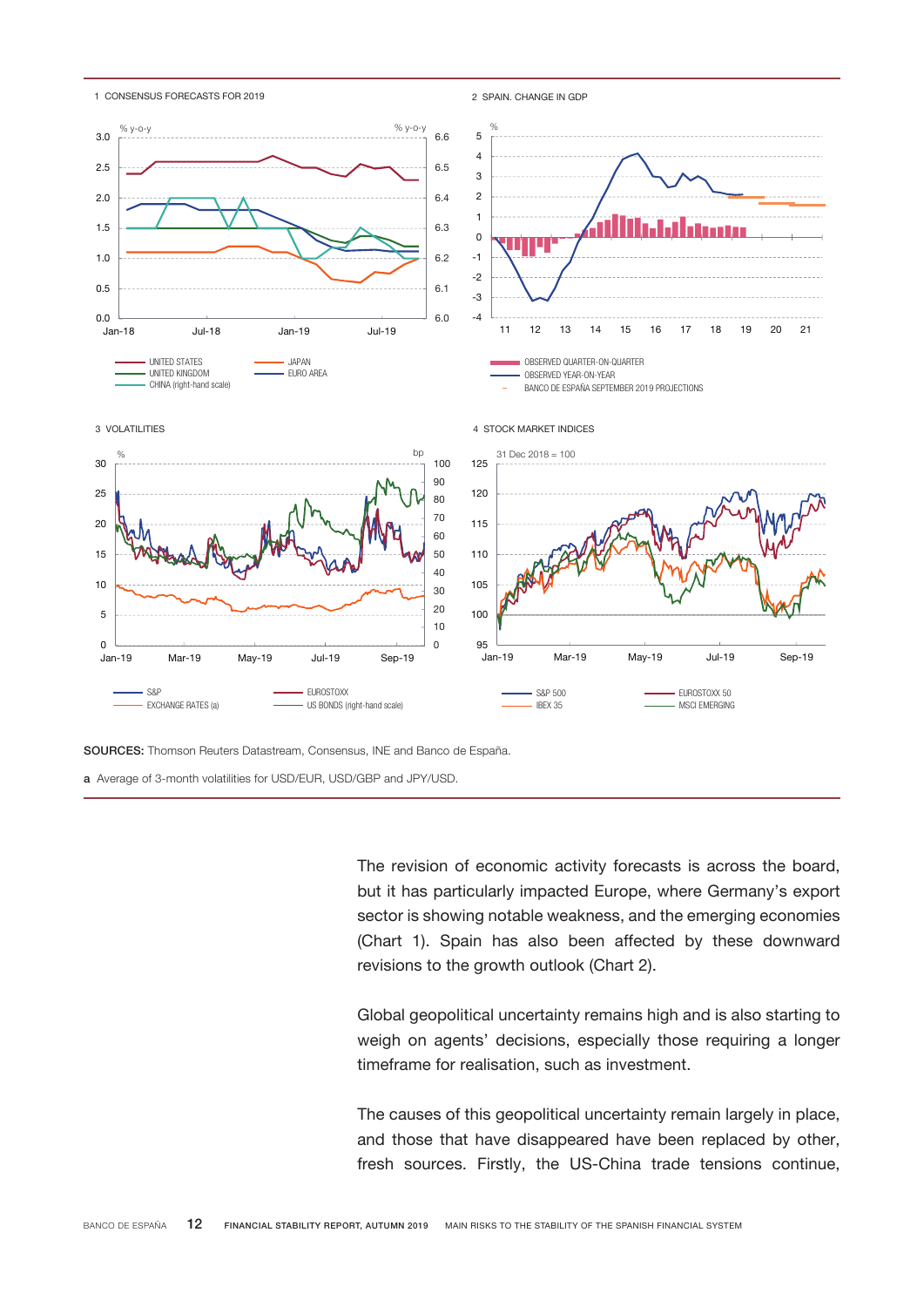a major cause of which is leadership in technological sectors. Further, the maximum tariffs that can be applied to certain products are being revised, potentially affecting US-European trade relations. Secondly, the risk of a no-deal Brexit still persits, despite the additional prorogue approved by the European Council. Tensions in the Middle East also seem to be intensifying. Conversely, the forming of a new government in Italy in September should contribute to stabilising the country's fiscal situation. Finally, in Spain, a new government could not be formed following the last elections; accordingly, fresh elections have been called for 10 November, prolonging the uncertainty over economic policy formulation. Further compounding this has been the impact of the latest developments in Catalonia.

To date, the international financial markets' reaction to the rise in global uncertainty has been contained, and has not taken the form of higher risk premia and lower asset prices (Charts 3 and 4). This has, partly, been the result of the resolute action by many central banks, which eased monetary conditions even further in the face of the scant convergence of inflation towards its objective and/or the implications of global developments for the growth outlook. In the euro area, monetary accommodation has been accompanied by additional measures to smooth bank funding (new more favourable conditions in the new series of quarterly refinancing operations, namely TLTRO III) and to mitigate the impact on profitability (a two-tier system for the remuneration of the reserves banks hold at the central bank).

In this respect, the economic slowdown and the potential materialisation of geopolitical risks might have adverse effects on financial stability through various channels. First, agents might be led to reassess their perception of risk, prompting a rise in the associated premia that could cause an acute and lasting adjustment in the prices of the financial assets affected, giving rise to losses in all agents' portfolios, including deposit institutions. Second, households' and non-financial corporations' income flows would decline, through lower employment creation and an easing in wage earnings (households) and a reduction in profits (companies). This means that the debt levels of both groups of agents might ultimately be higher than expected, with a further negative impact on future consumption and investment. Through this channel, which will gain in significance if the adverse situation persists over time, financial intermediaries' activity would also be affected, essentially the quality of their assets and the demand for financial services,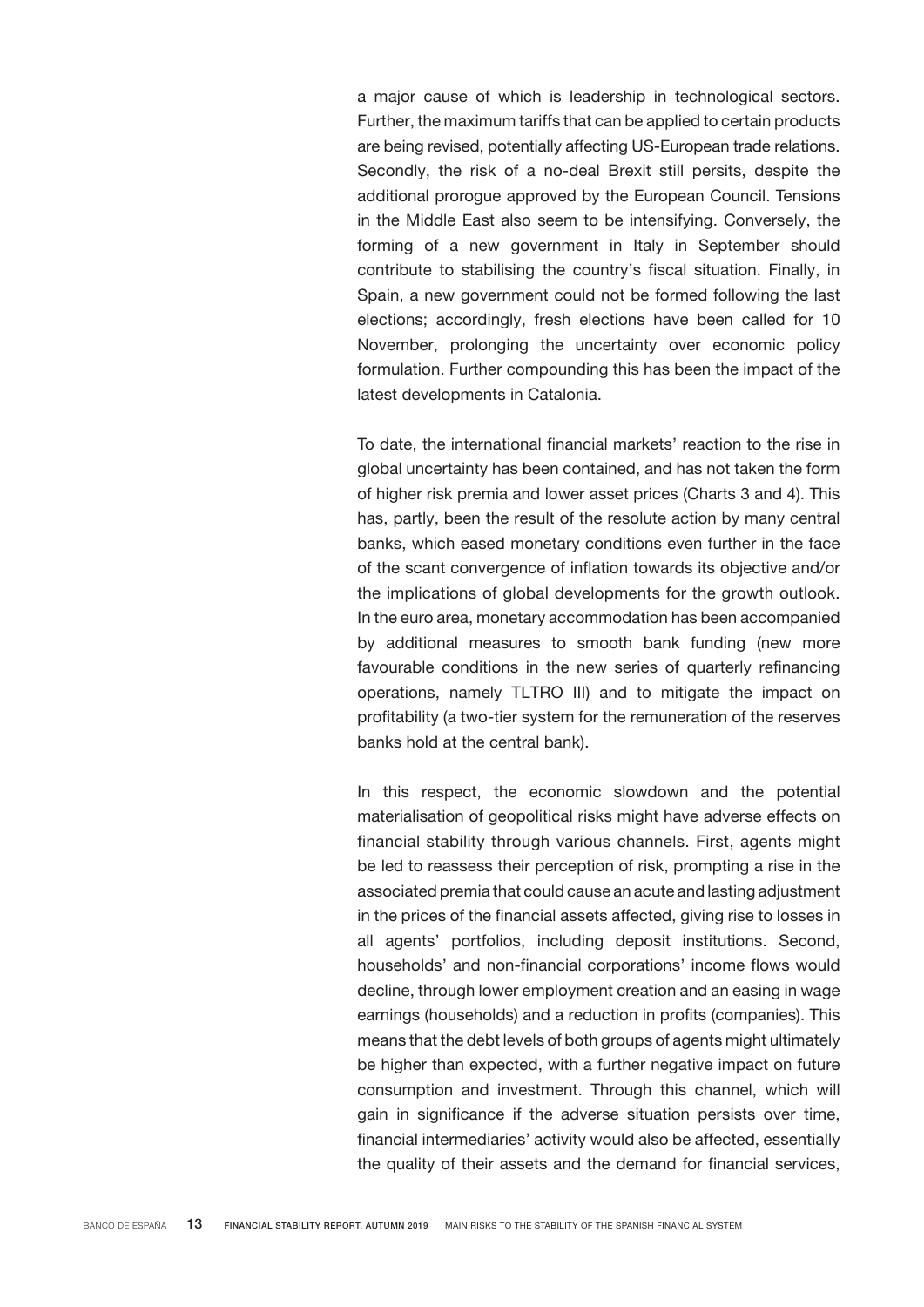including credit. As a result, deposit institutions would encounter greater difficulties in further strengthening their balance sheets and, potentially, their solvency might worsen.

2 Low profitability of financial institutions. In the first half of 2019 Spanish deposit institutions saw their consolidated net income fall by around 11% compared with the same period a year earlier. A more detailed analysis shows that much of the decline is due to the lower gains on financial assets and to the increase in extraordinary operating expenses, meaning that recurrent operating income did not decline so much. Moreover, net interest income increased slightly (Chart 5). Indeed, the level of profitability observed in June 2019 is one of the highest of the post-crisis period, above the European average, although it has still not exceeded the cost of equity (COE).

Looking ahead, the downward revision of the growth and inflation outlook and, as a result, the stronger prospect that interest rates will hold for longer at very low or even negative levels, will pose a notable challenge for the recovery of profitability levels in step with the COE. In fact, the markets have in recent months lowered their expectations about banks' profit growth.

Lower profitability hampers the organic generation of capital. However, institutions have slightly raised their top-quality capital ratios in the recent period, reversing the downward trend of the past two years. Moreover, the stress tests conducted by the Banco de España suggest that their resilience in the face of the risks identified materialising has increased and is appropriate at the aggregate level. In any event, while largely exceeding regulatory requirements, the relatively low ranking of Spanish institutions Europe-wide and the future roll-out of the last part of the Basel III reforms advise further perseverance in their shoring up of solvency.

On the favourable side, the lower cost of financing that the context of very low interest rates entails will contribute to facilitating deposit institutions' issuance of eligible liabilities to comply with the MREL (minimum requirement for own funds and eligible liabilities), which is designed to avoid the use of public funds in the resolution of non-viable institutions.

The risks around profitability do not only affect the income statements of deposit institutions but also those of other financial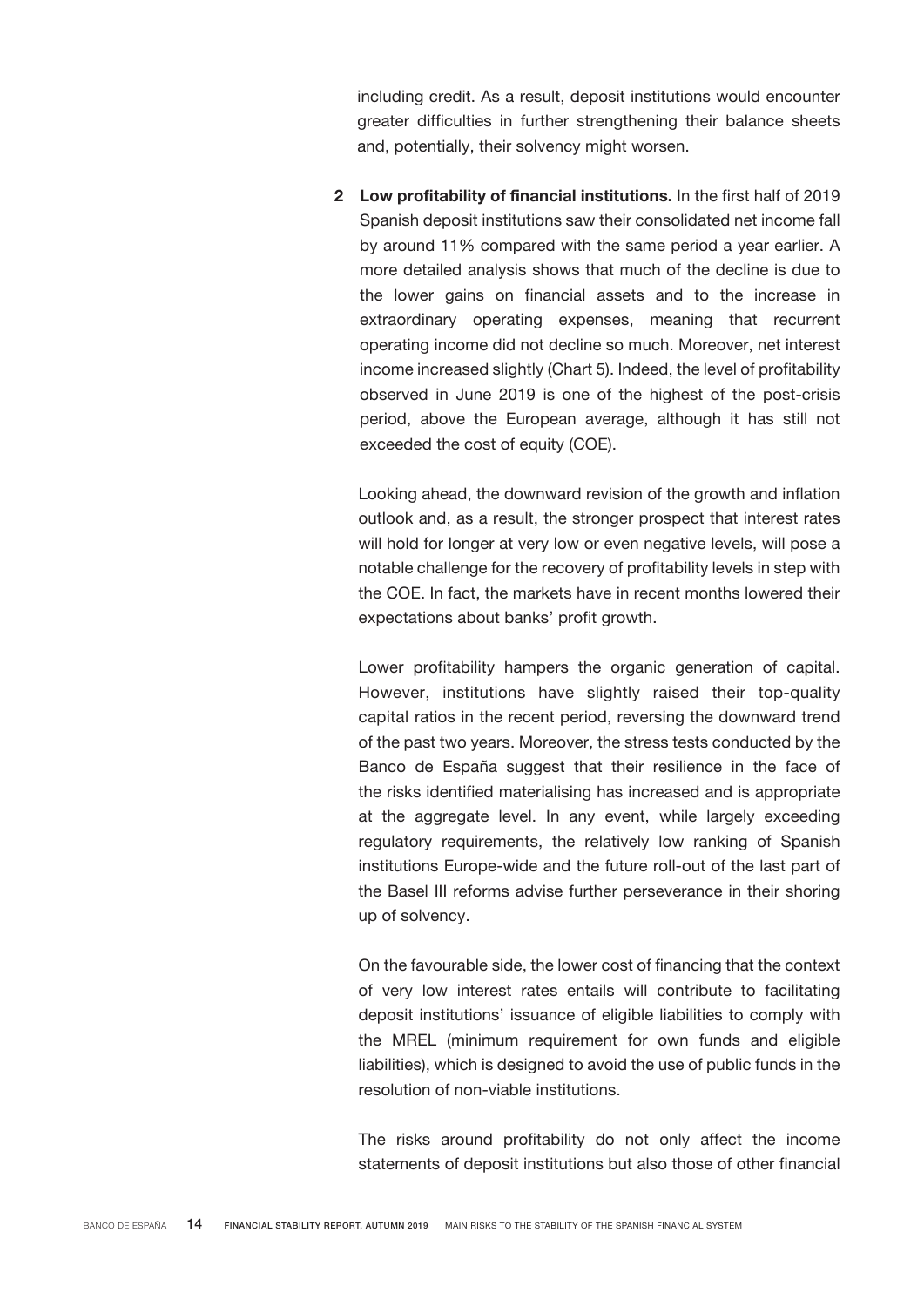



## SOURCES: Banco de España, Inverco and CNMV.

a The red (green) colour of the bars indicates a negative (positive) contribution by the related item to the change in the consolidated result for June 2019 compared with June 2018.

> institutions, such as investment and pension funds and insurance companies, which have gained in importance in the financial sector post-crisis (Chart 6). This is especially so when these institutions guarantee a specific profitability for their customers and also if their operational funding requirements are not sufficiently covered.

> Against this background, financial intermediaries may have incentives to offset the low profitability of their normal business with greater risk-taking; accordingly, greater watchfulness will be required to prevent the build-up of systemic risks.

3 Legal risk. As noted in the previous FSR, the cost for Spanish deposit institutions of legal processes relating to certain mortgage agreement clauses has been high. And, at the same time, other significant legal processes are still to be resolved. In particular, the Court of Justice of the European Union (CJEU) is expected in the coming months to unveil its response to the pre-trial questions raised in relation to the use of the mortgage loan benchmark index (IRPH by its Spanish abbreviation).

In this setting, banks should continue to strive to provide their customers with financial products suited to their needs and capacities, and to furnish the relevant information on their products and services clearly and transparently. The recent regulatory changes in the mortgage market might help further this objective. It should be borne in mind that reputation and customer confidence are essential factors for developing banking business.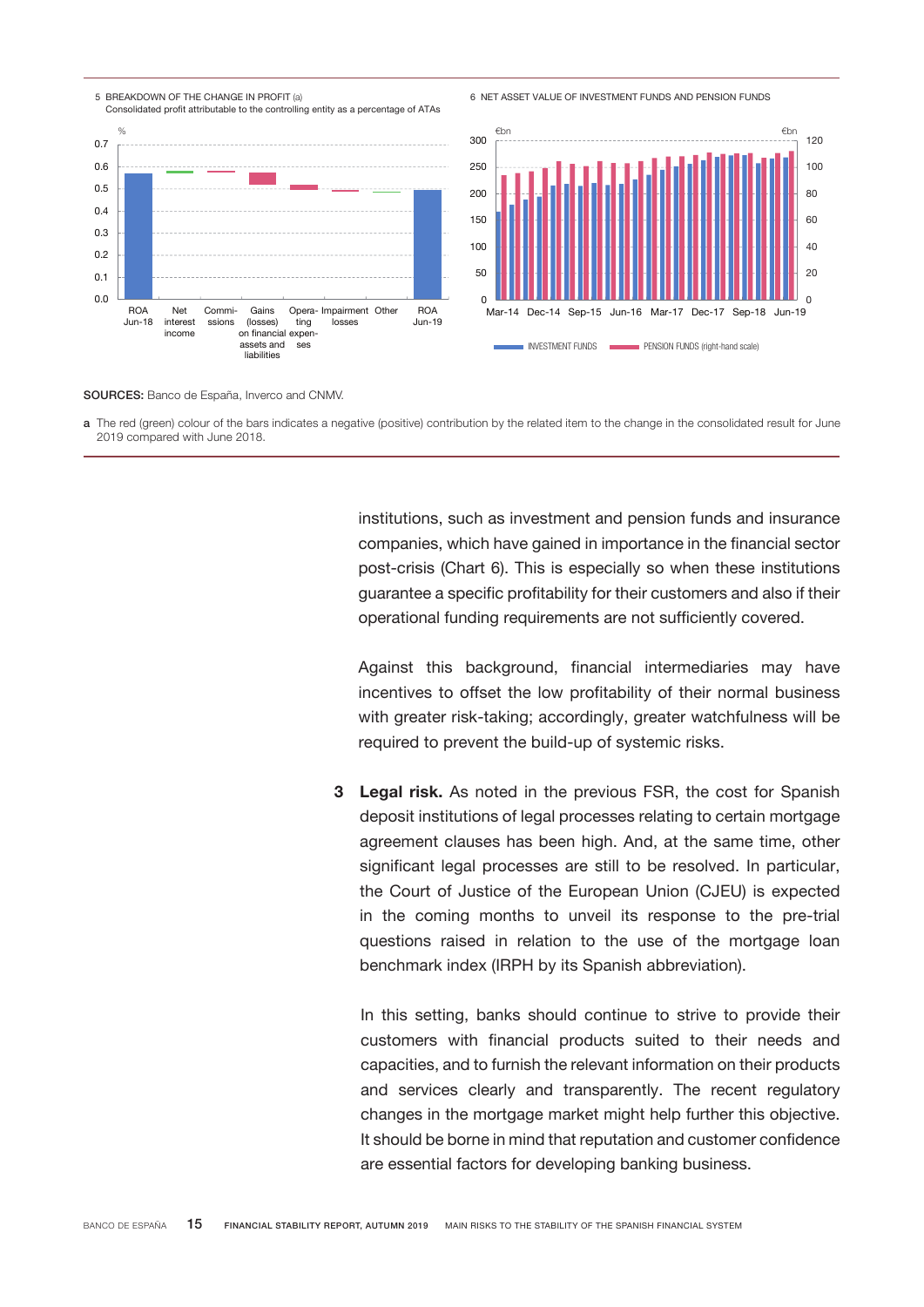

This FSR includes additional elements of analysis related to the risks to financial stability. In particular, it analyses potential factors of vulnerability, such as the level of debt and the financial position of the non-financial private sector and of the public sector. It further looks at developments in the real estate market, solvency and liquidity stress tests for the banking sector and systemic risk indicators. Lastly, it describes the macroprudential policy stance, which is the main tool for mitigating the potential impact of the risks identified.

Non-financial private sector debt ratios have continued to decline, standing below average euro area levels. Indeed, the non-financial private sector debt ratio relative to GDP stood at 132%, 5 pp down on a year earlier and 4 pp below the euro area average. This deleveraging process has been generalised across both households and firms, although in both sectors there continue to be vulnerable groups with high levels of debt. In this respect, consumer credit grew in June 2019 at a year-on-year rate of around 12%, and non-performing consumer loans at 26%, raising the NPL ratio slightly to 5.6% (Chart 7).

In the real estate sector, lending standards for household loans broadly continue to be prudent and the indicators of activity appear to be showing signs of slowing. However, prices continue to grow at a high pace (Chart 8), meaning its future course will require continued monitoring.

Public sector debt is holding at a high level and the Spanish economy's net international investment position remains significantly negative. That is a source of vulnerability ahead of any future changes in sentiment on international financial markets or of a downturn in the macroeconomic situation.

The stress tests conducted by the Banco de España this year on the banking sector show adequate resilience at the aggregate level. The adverse